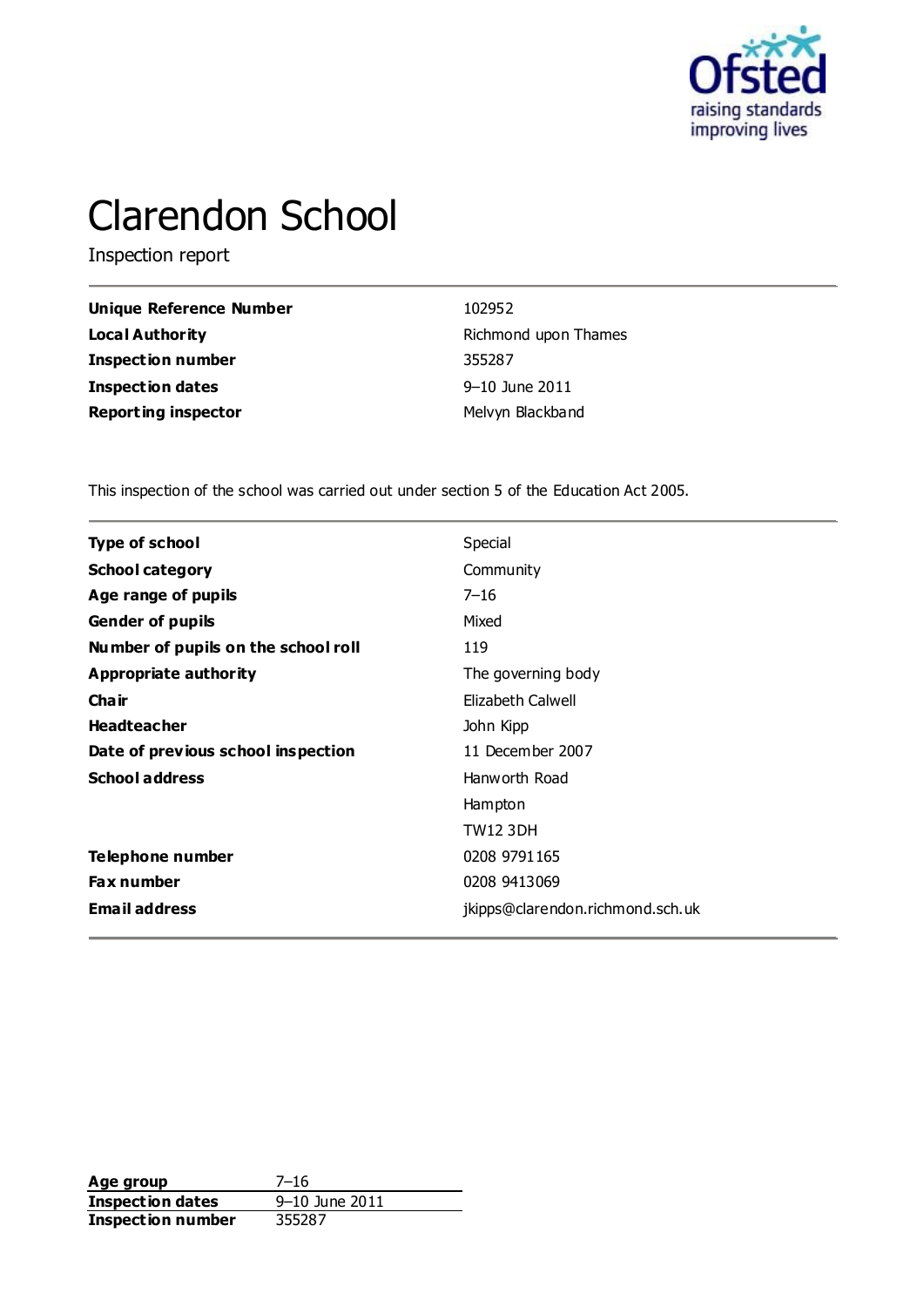The Office for Standards in Education, Children's Services and Skills (Ofsted) regulates and inspects to achieve excellence in the care of children and young people, and in education and skills for learners of all ages. It regulates and inspects childcare and children's social care, and inspects the Children and Family Court Advisory Support Service (Cafcass), schools, colleges, initial teacher training, work-based learning and skills training, adult and community learning, and education and training in prisons and other secure establishments. It assesses council children's services, and inspects services for looked after children, safeguarding and child protection.

Further copies of this report are obtainable from the school. Under the Education Act 2005, the school must provide a copy of this report free of charge to certain categories of people. A charge not exceeding the full cost of reproduction may be made for any other copies supplied.

If you would like a copy of this document in a different format, such as large print or Braille, please telephone 0300 123 4234, or email **[enquiries@ofsted.gov.uk](mailto:enquiries@ofsted.gov.uk)**.

You may copy all or parts of this document for non-commercial educational purposes, as long as you give details of the source and date of publication and do not alter the documentation in any way.

To receive regular email alerts about new publications, including survey reports and school inspection reports, please visit our website and go to 'Subscribe'.

Royal Exchange Buildings St Ann's Square Manchester M2 7LA T: 0300 123 4234 Textphone: 0161 618 8524 E: **[enquiries@ofsted.gov.uk](mailto:enquiries@ofsted.gov.uk)**

W: **[www.ofsted.gov.uk](http://www.ofsted.gov.uk/)**

© Crown copyright 2011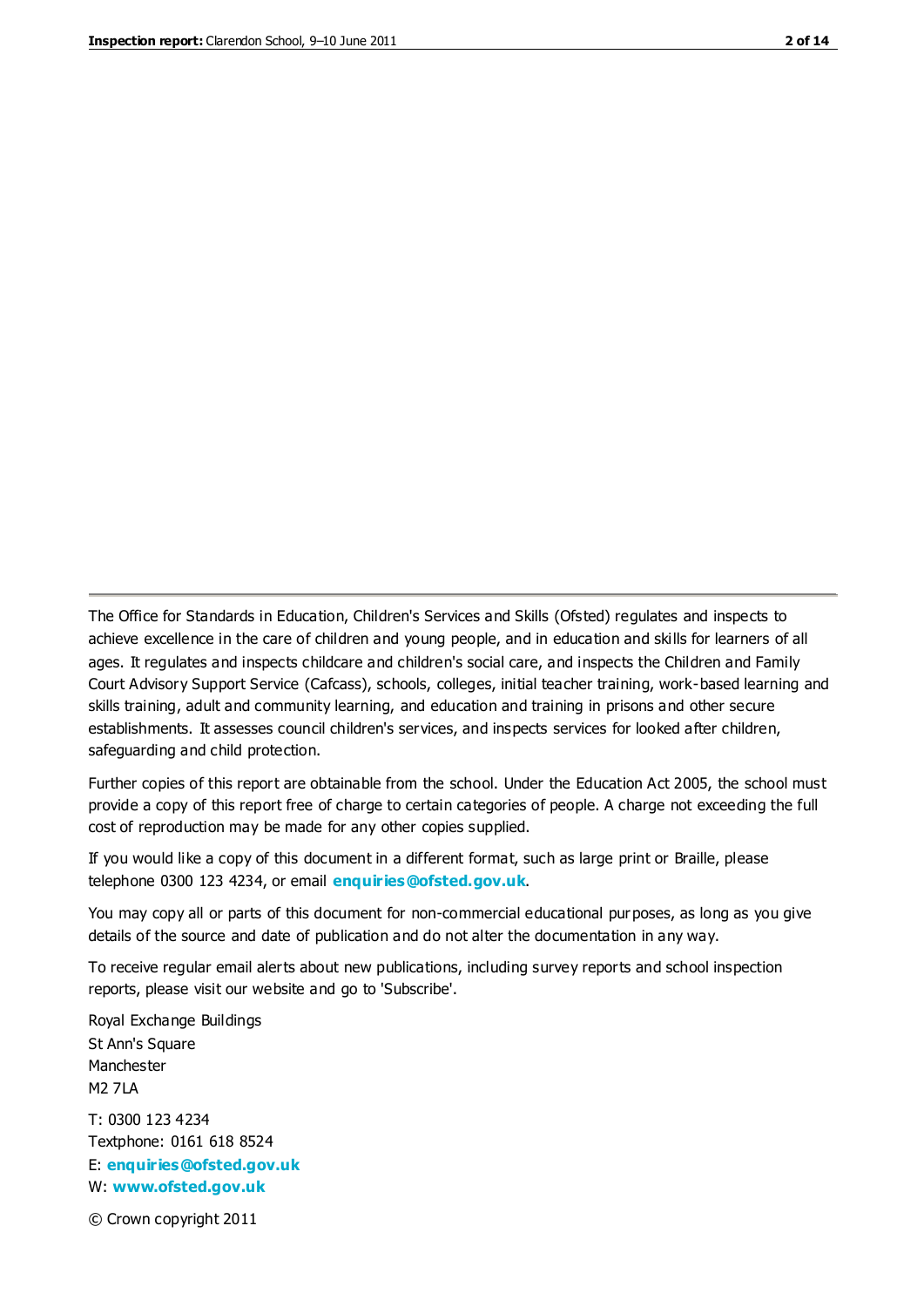## **Introduction**

This inspection was carried out by two additional inspectors. The inspectors observed 11 lessons and 9 teachers. They held meetings with pupils, staff, the school's leaders and members of the governing body. The inspectors observed the school's work and looked at a range of documentation relating to the school's records of the pupils' progress, the curriculum, monitoring and evaluation records of teaching, all relevant documents relating to the safeguarding of pupils and the school's development planning. In addition, the inspectors analysed the responses to 25 parents' and carers' questionnaires, 96 pupil questionnaires and 58 staff questionnaires.

The inspection team reviewed many aspects of the school's work. It looked in detail at a number of key areas.

- The progress of pupils in each phase of the school and at the offsite provision to evaluate how well each pupil is meeting his or her learning targets. The team investigated whether the pupils with additional learning needs are sufficiently challenged and whether all pupils know how to improve their work so as to make the best progress that they can.
- The standards of behaviour and attendance throughout the school and to what extent they have a significant impact on the achievement and well-being of each pupil.
- $\blacksquare$  The effectiveness with which adults adapt activities to provide for the differing abilities of pupils within classes. They investigated how well the pupils' learning targets correspond to their activities and to what degree their targets consistently challenge them to make the best progress that they can.
- How well leaders at each level contribute to the monitoring and improvement of the school's provision and the outcomes for pupils.

## **Information about the school**

Clarendon School provides for pupils with moderate learning difficulties, many of whom have additional complex needs. There are a few pupils with physical disabilities. All the pupils have a statement of special educational needs. The school also manages the Oldfield House Unit, an off-site provision for pupils, aged seven to 11 years of age, with behavioural, emotional and social needs, and the Gateway Centre, a 20-place unit for pupils aged 11 to 16 years who have autistic spectrum disorders. This centre is attached to a mainstream secondary school. In addition, the school has recently taken over the management of the local authority's Peripatetic Learning Support Team. About a quarter of pupils are girls and about three quarters are White British. A quarter of pupils are from other ethnic groups and the proportion of pupils for whom English is an additional language is above the national average. A much higher than average proportion of pupils is known to be eligible for free school meals.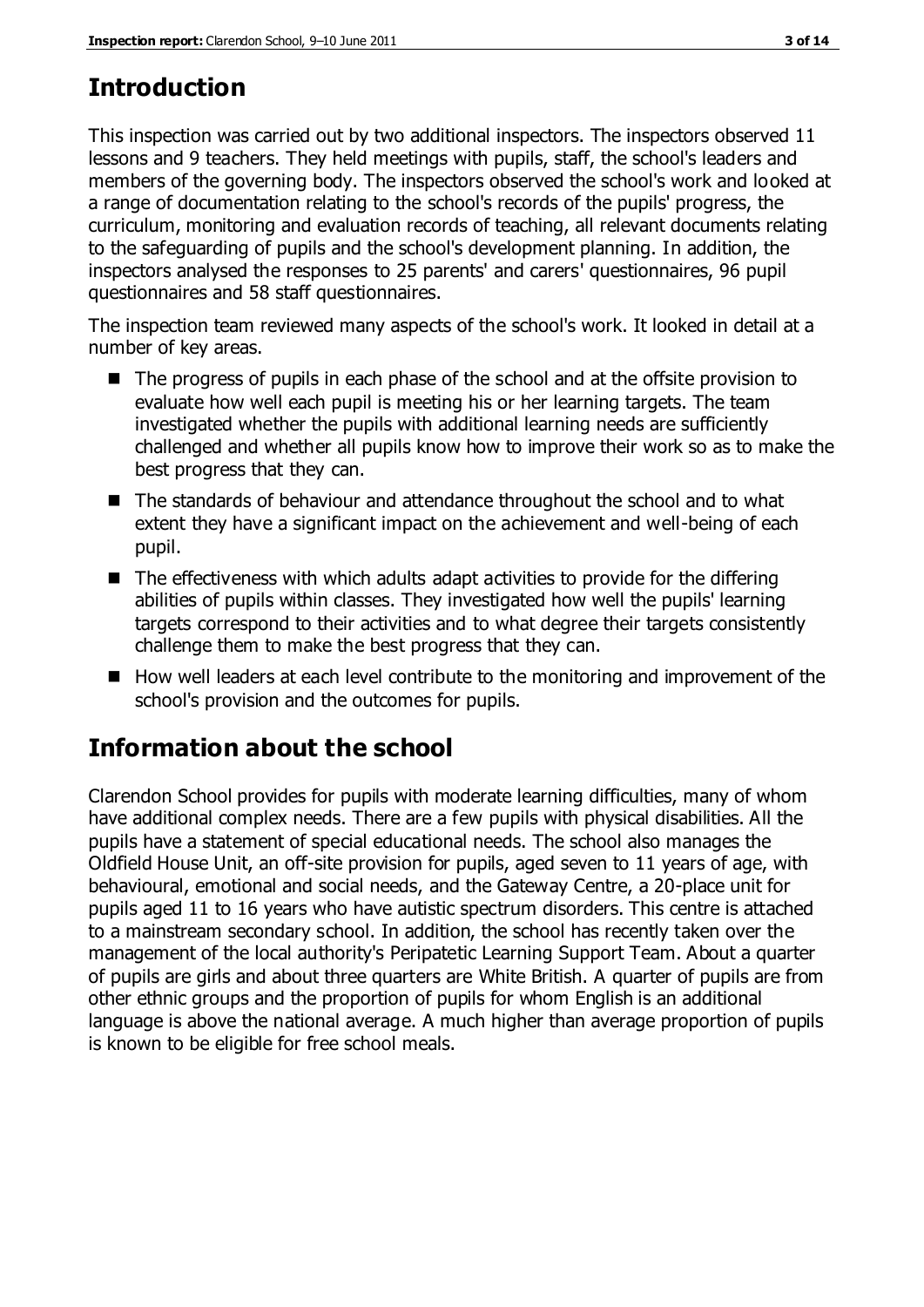## **Inspection judgements**

| Overall effectiveness: how good is the school? |  |
|------------------------------------------------|--|
|------------------------------------------------|--|

#### **The school's capacity for sustained improvement 2**

#### **Main findings**

Clarendon is a good school. There are significant strengths in the first-rate care, guidance and support the school provides for pupils and especially in the excellent commitment by the pupils to their school and the local community and their enthusiasm to create links with children in other countries. The contribution to community cohesion is outstanding. As a result, there is a very high degree of social cohesion throughout the school. Parents and carers hold the school in high regard and value the improvements they see in their children's 'level of confidence and overall academic performance'. One parent commented, 'This school has been the best possible provision for my daughter.' They particularly value the attention given to the pupils' pastoral care and well-being.

All pupils, no matter what their needs and difficulties, receive good and occasionally outstanding teaching. It is not appropriate to compare their attainment to national benchmarks but all pupils make good progress both academically and in their personal development. The school is developing its good curriculum well to ensure there are many real-life experiences to enhance the pupils' learning. Activities are carefully adjusted to match the interests and abilities of the pupils and this motivates them and helps to promote their learning. As a consequence, the pupils enjoy school, as shown in their good behaviour and above average attendance. The school is rigorous in keeping pupils safe; it promotes their healthy lifestyles with outstanding success and works very well in partnership with other agencies to ensure their welfare and to add variety and richness to the curriculum. Excellent spiritual, moral, social and cultural development underpins the school's work and helps to explain why the school is a cohesive community.

Primary-aged pupils at the school and in the Oldfield House Unit achieve well. They make good progress in their personal development and they are successful in meeting, and sometimes exceeding, their personal academic targets. Those pupils with additional complex needs such as autism and the minority of pupils who are at the early stages of learning English achieve just as well because of careful teaching and the high degree of personal tuition and support they receive. The secondary- aged pupils maintain their development so that by the time they leave, they are able to gain appropriate qualifications, including GCSE in art, physical education (PE), science or mathematics, and to go on confidently to further education. A few pupils at the Gateway Centre are expected, this year, to reach nationally expected levels of accreditation. Assessment is generally well used but despite the strengths, there remain a few inconsistencies in ensuring teachers use the day-to-day recording of pupils' progress and less well-developed areas in teaching so its quality can be raised from good to outstanding.

The school is well led. The headteacher, the active and effective governing body and senior team have high expectations of the staff and pupils. Morale is very good and the pupils are settled and happy. Rigorous monitoring and accurate self-evaluation have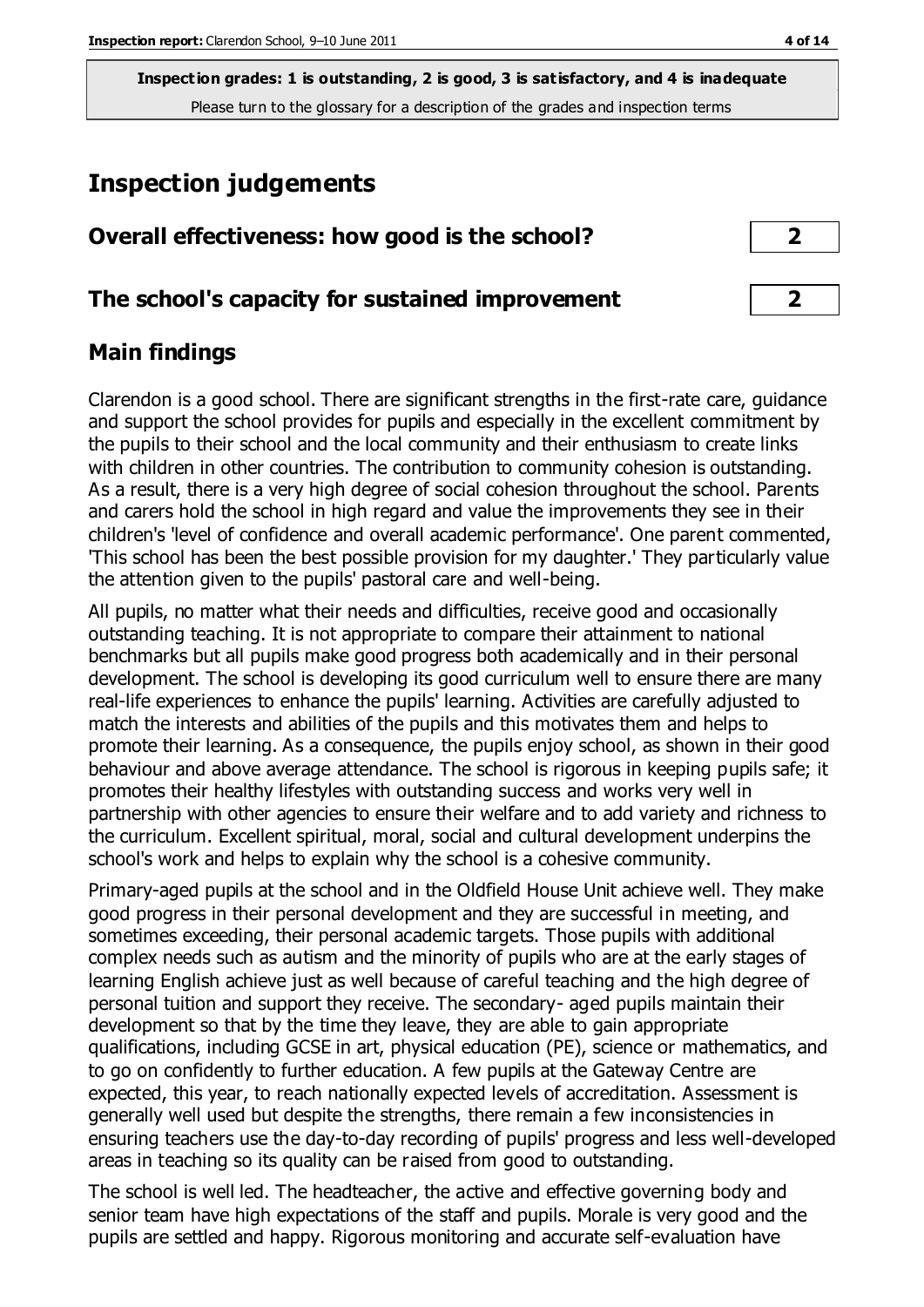enabled the right priorities for improvement to be set in order to maintain the pace of development and to drive up attainment. As a result, there is a good capacity for further improvement, and the school provides good value for money. The school's leaders are aware however that the tracking of pupils' progress, although thorough, is not yet presented clearly enough to enable the pupils' success to be clearly demonstrated.

### **What does the school need to do to improve further?**

- Raise standards of teaching by improving the consistency of assessment procedures to ensure teachers use the day-to-day recording of pupils' progress to:
	- adapt learning activities to build on the small steps in progress which the pupils make
	- create precise learning targets which are regularly reviewed
	- $-$  communicate these targets to pupils so that they know how to improve their work.
- **Peropeoperate in the school's data on pupils' performance more clearly, so that the progress Pupils** of individual pupils may be more easily tracked and evaluated.

#### **Outcomes for individuals and groups of pupils 2**

Pupils are happy, confident and courteous. The school's well-documented records show how standards of behaviour have steadily improved. They are now good. Most pupils behave extremely well. Where, in a very few instances, certain pupils display challenging behaviour, this is dealt with quickly and with a high degree of support from staff. In this way, the pupils effectively learn to control their own behaviour and develop moral understanding. Pupils have a high degree of respect for the rights of others and relationships are harmonious. The behaviour and attendance of pupils at the Oldfield House Unit and the Gateway Centre is good. The pupils display good attitudes to their learning especially when activities interest and excite them. For instance, in PE, a group of Year 9 pupils made excellent progress in learning to hit a ball with a bat because their individual abilities were very well catered for by the very good teaching. As a result, the pupils all achieved a high degree of success; they participated with great enthusiasm and, in addition, gave continual support and encouragement to their fellow pupils. The pupils self-assessed their own ability at the start of the lesson and were delighted to record their improvements at the end. The pupils' attainment on entry to the school is almost always very low because of their particular learning difficulties. From their individual starting points, all groups of pupils, including those with the most complex learning needs, make good progress in overcoming barriers to learning as they move up through the school. Most pupils reach challenging targets, and a minority exceed them. Pupils in Year 11, for instance, are able to leave with a range of appropriate qualifications, including for some pupils Entry Level accreditation and the majority with GCSE passes, in at least one subject.

Pupils are very aware of the benefits of exercise and what constitutes a healthy lifestyle through the high profile given to physical activities, including the excellent range of lunchtime, after-school and weekend activities. They feel safe and secure in school. The pupils have a strong voice through the school council. They are represented in all decisiontaking, including the appointment, for instance, of senior staff, and the school council democratically uses a small budget to make improvements to the school environment. The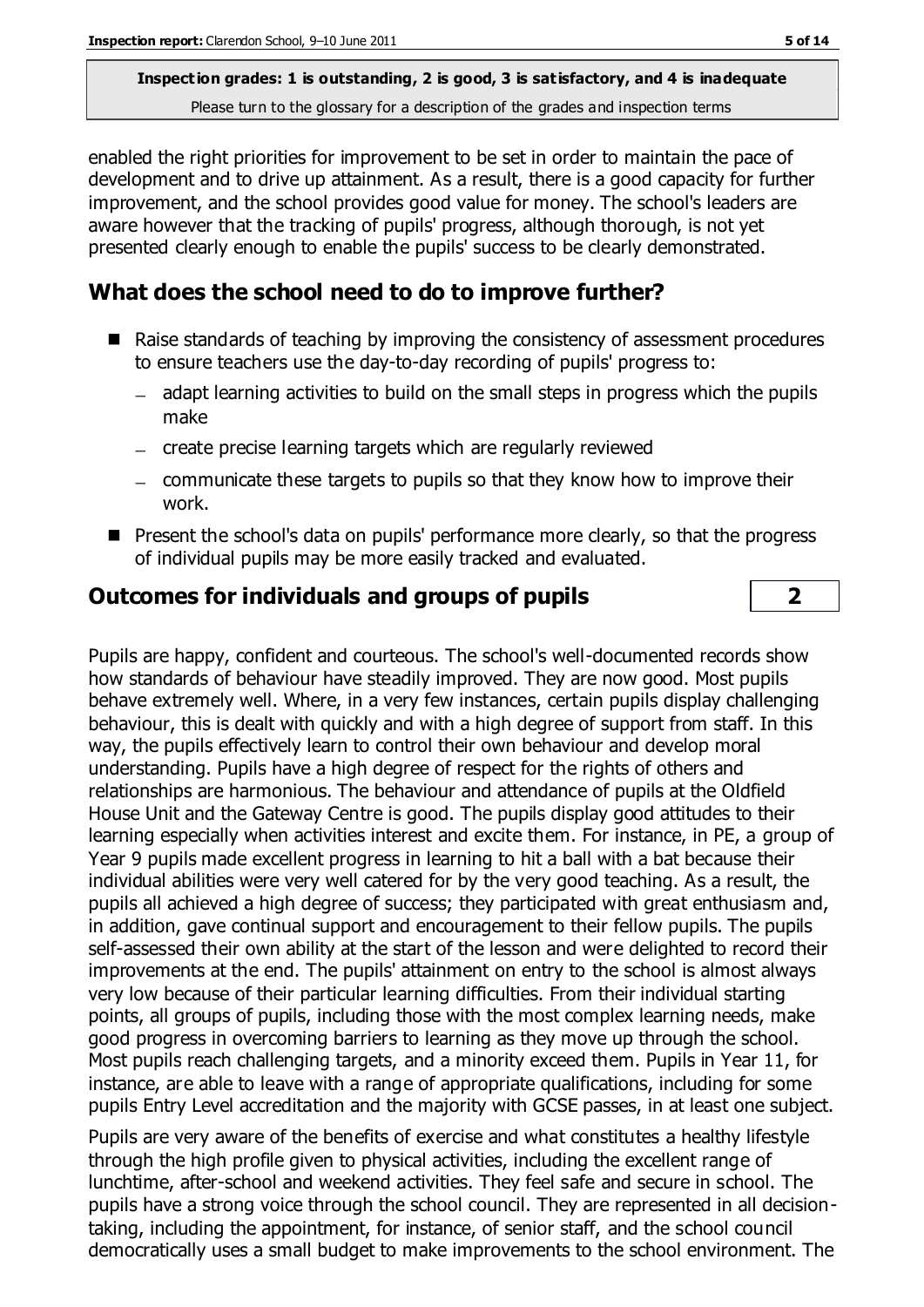pupils regularly participate in drama, music and dance and sporting activities with other schools. All the pupils in the primary department take part in integration projects with mainstream schools and the pupils take a full part in local events such as the Hampton Festival.

Pupils are well prepared for their next steps through their involvement in mini-enterprise activities and their good progress in basic skills. There are very good partnerships with Connexions and the Richmond Business Education Partnership, who support the pupils at transition to further education or training. The pupils are curious about the world around them and embrace new experiences which significantly broaden their spiritual and cultural understanding, such as visits to churches, Sikh gurdwaras, mosques and synagogues. They enjoy many visits to galleries, theatres and places of natural beauty, for instance on residential experiences, and this makes a substantial contribution to their spiritual appreciation and their understanding of the range of religious and cultural differences within modern Britain.

These are the grades for pupils' outcomes

| Pupils' achievement and the extent to which they enjoy their learning                                                     | 2            |
|---------------------------------------------------------------------------------------------------------------------------|--------------|
| Taking into account:<br>Pupils' attainment <sup>1</sup>                                                                   | $\ast$       |
| The quality of pupils' learning and their progress                                                                        | 2            |
| The quality of learning for pupils with special educational needs and/or disabilities<br>and their progress               |              |
| The extent to which pupils feel safe                                                                                      | $\mathbf{2}$ |
| Pupils' behaviour                                                                                                         | $\mathbf{2}$ |
| The extent to which pupils adopt healthy lifestyles                                                                       | 1.           |
| The extent to which pupils contribute to the school and wider community                                                   | 1            |
| The extent to which pupils develop workplace and other skills that will contribute to<br>their future economic well-being |              |
| Taking into account:<br>Pupils' attendance <sup>1</sup>                                                                   |              |
| The extent of pupils' spiritual, moral, social and cultural development                                                   | 1            |

<sup>1</sup> The grades for attainment and attendance are: 1 is high; 2 is above average; 3 is broadly average; and 4 is low

\* In some special schools inspectors do not make a judgement about attainment in relation to expectations of the pupils' age.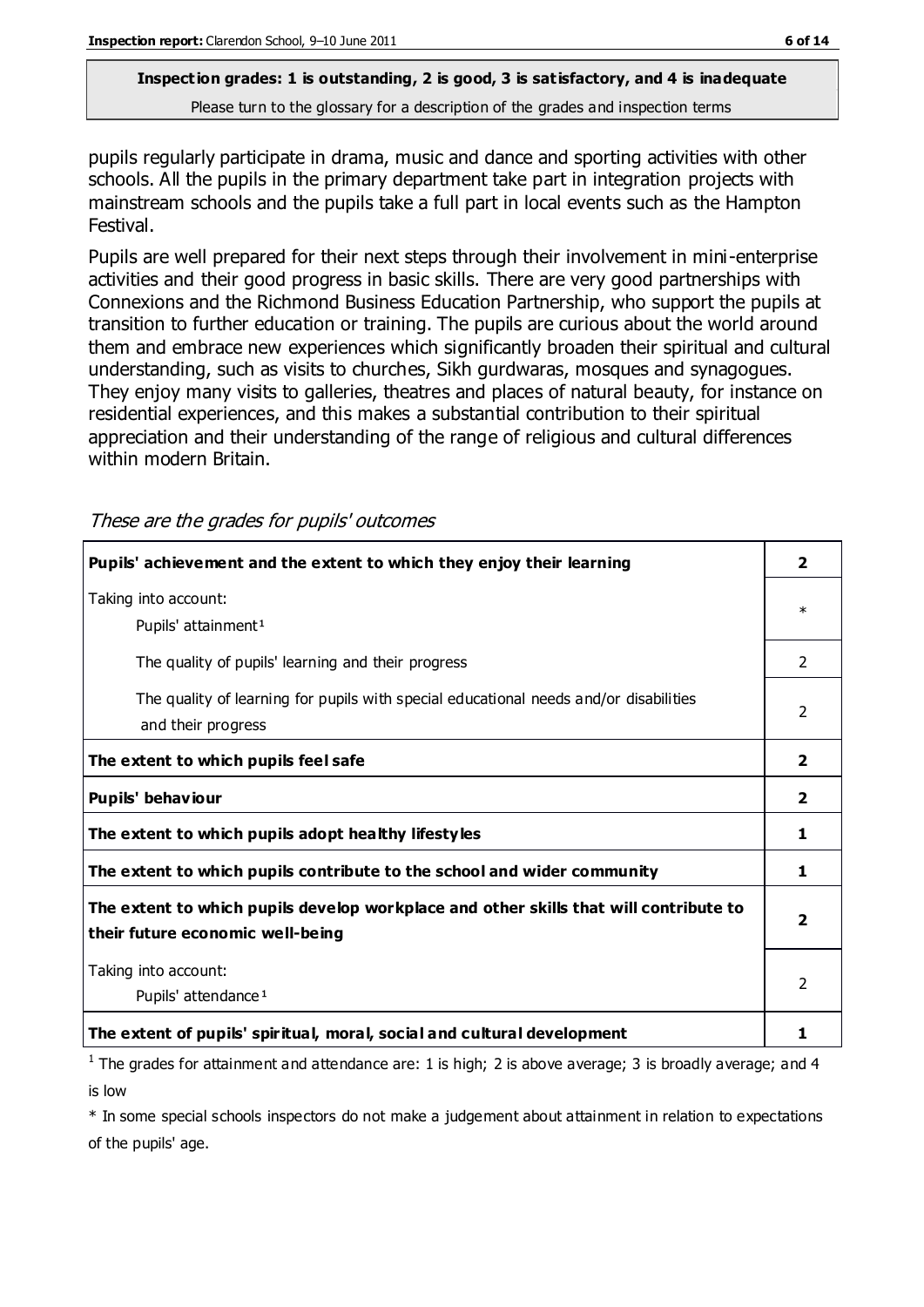#### **How effective is the provision?**

Strengths in teaching significantly outweigh areas for development. Lessons are typified by warm relationships which support the good learning. The organisation of learning is good and adds pace and interest to lessons. Teachers use information and communication technology (ICT) well and this adds significantly to the pupils' enjoyment as well as to progress in their communication skills. Teachers plan for and provide work that matches pupils' needs and they know their pupils very well. The pupils, particularly those with additional needs and those at the early stage of learning English, benefit from the high levels of individual support and tuition they receive from well-trained teaching assistants. Assessment is good overall. The standard of marking is good and helps pupils to improve their work as well as celebrating their success. Pupils are increasingly taking some responsibility for the assessment of their own efforts and this gives them a good understanding of how to make their work better. On occasions, the quality of day-to-day assessment is not sharp enough. As a result, the pupils' learning targets are sometimes not precise enough or used well enough to adapt learning activities to enable every little step in learning to be exploited. At such times, the pupils are not made clearly aware of these targets and how to improve their work further.

A strength of the school's good curriculum is in the effective way teachers adapt learning to the needs of the individual pupils. In some cases, where pupils have additional needs, their learning is personalised further and this aspect of provision is a developing strength of the school. The teachers' effective lesson planning ensures that the basic skills in literacy, numeracy and ICT are threaded appropriately through the pupils' activities. There are good opportunities for personal development through the wide range of extra activities which take the pupils into the community and show them that learning can take place in every situation. The school's 'Flexible Fridays', for example, have considerably enriched the curriculum so that pupils gain opportunities to learn outside the classroom in a range of cultural, artistic, environmental and scientific projects and trips. This has a very good impact on developing their social and independence skills.

All the pupils and their learning and personal needs are known extremely well to the staff. All adults work closely together to provide each child with very well-organised and carefully targeted support, effectively coordinated by the manager for Additional Needs. The quality of the extra support afforded by family support workers, art therapists and the school's counsellor is very much appreciated by the pupils, parents and carers. Almost all pupils report that they feel very well supported and are able to identify adults in school with whom they feel happy to talk about issues. The school, including the Oldfield House Unit and the Gateway Centre have very good links with the local authority's Educational Psychology service. At the Oldfield House Unit, highly individualised strategies ensure that the pupils are very well supported in managing their behaviour and in helping them settle to learning. The school works very hard to improve attendance through careful monitoring and specific action such as the school reward system. Pupils are well supported in their learning, and preparations for transition to other schools or to further education are of a very high standard.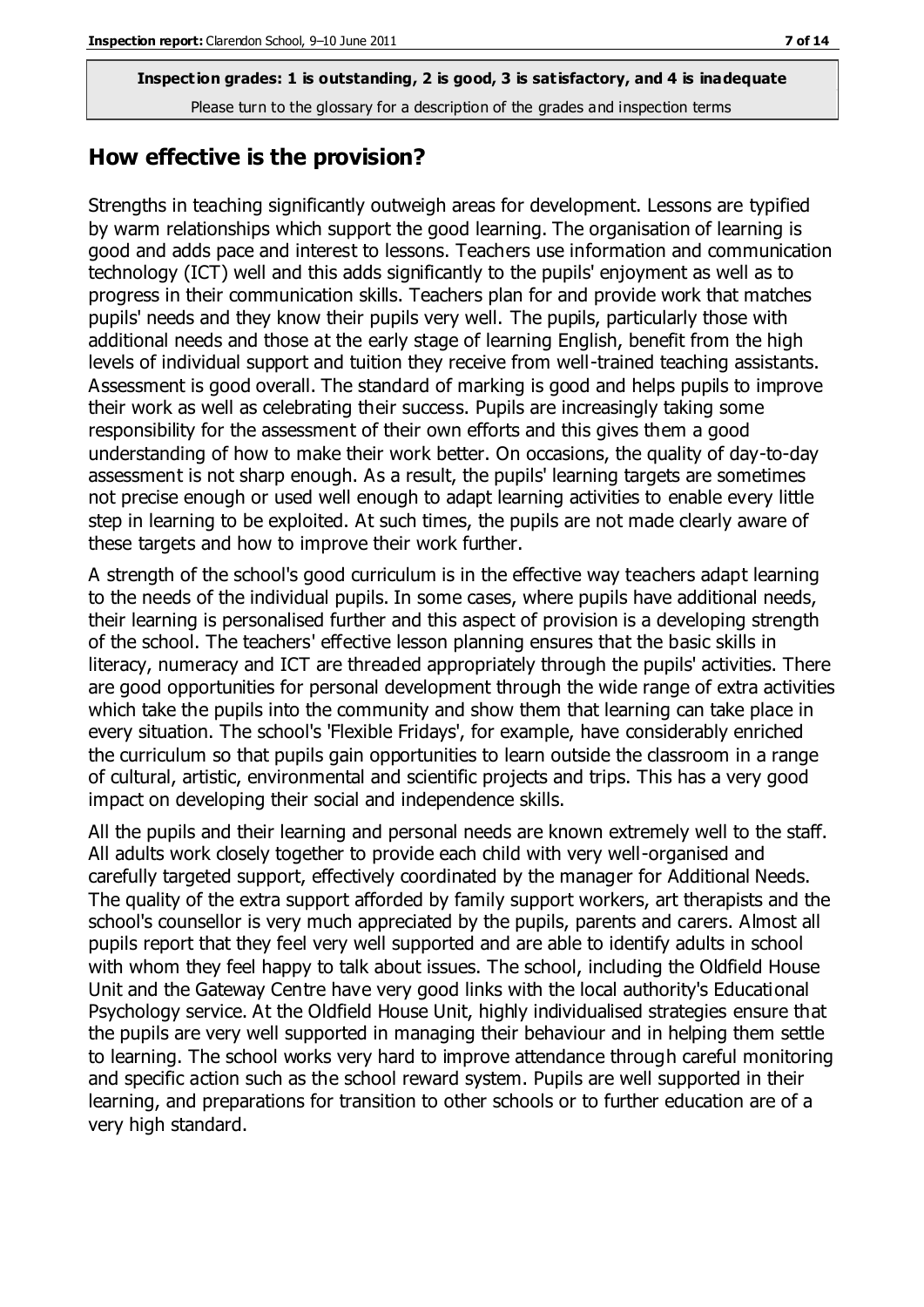**Inspection grades: 1 is outstanding, 2 is good, 3 is satisfactory, and 4 is inadequate**

Please turn to the glossary for a description of the grades and inspection terms

These are the grades for the quality of provision

| The quality of teaching                                                                                    |  |
|------------------------------------------------------------------------------------------------------------|--|
| Taking into account:<br>The use of assessment to support learning                                          |  |
| The extent to which the curriculum meets pupils' needs, including, where relevant,<br>through partnerships |  |
| The effectiveness of care, guidance and support                                                            |  |

#### **How effective are leadership and management?**

Key features of the headteacher's effective leadership include the ability to enthuse others, to sustain high morale and to manage change. He has spearheaded the successful drive to improve teaching and learning and has used effective systems to monitor both provision and outcomes. He has had strong support from the deputy headteacher and key stage leaders in monitoring and evaluating teaching standards and so further strengthening the effectiveness of leadership and management. Procedures to track pupils' progress are very thorough but are not presented clearly enough to enable leaders to show how well pupils are doing. The leadership team has evaluated correctly that procedures could be improved and have very recently instituted a system which presents data more clearly. This is too new, as yet, to have had a significant impact. However, senior staff routinely investigate the pupils' progress and intervene quickly to put in appropriate support for individuals. This plays a valuable role in ensuring every pupil learns as well as he or she can. The governing body play an increasingly influential role in monitoring and provide a good level of challenge and support to the school. Planning for continued improvement is well constructed and sets a clear agenda for the school's development.

The school makes outstanding use of a range of outside health professionals, other schools and colleges and the local and wider London community to bring extra resources and curriculum enrichment. There are, for instance, excellent links with colleges to promote the pupils' transition to further education. Relationships with parents and carers are good and they have a high regard for the school. The good arrangements for safeguarding children enable parents and carers rightly to have every confidence that their child is safe. The continual action to promote equality of opportunity has resulted in sustained improvement in the performance and participation of all groups. The respect for each individual is central to the school's ethos. The school makes an excellent contribution to community cohesion. The school has prepared an incisive audit and action plan which has been regularly monitored and reviewed. Pupils make an outstanding contribution to their own and the local community and of communities of people, both in the British Isles and in other countries of differing social, religious and ethnic backgrounds. The pupils have, for instance, regular experiences of differing religious ethnic and cultural traditions in the London area and sporting trips to a school in France, where they are encouraged to speak French and take part in local customs. There are developing plans to send renovated bicycles to schoolchildren in Africa.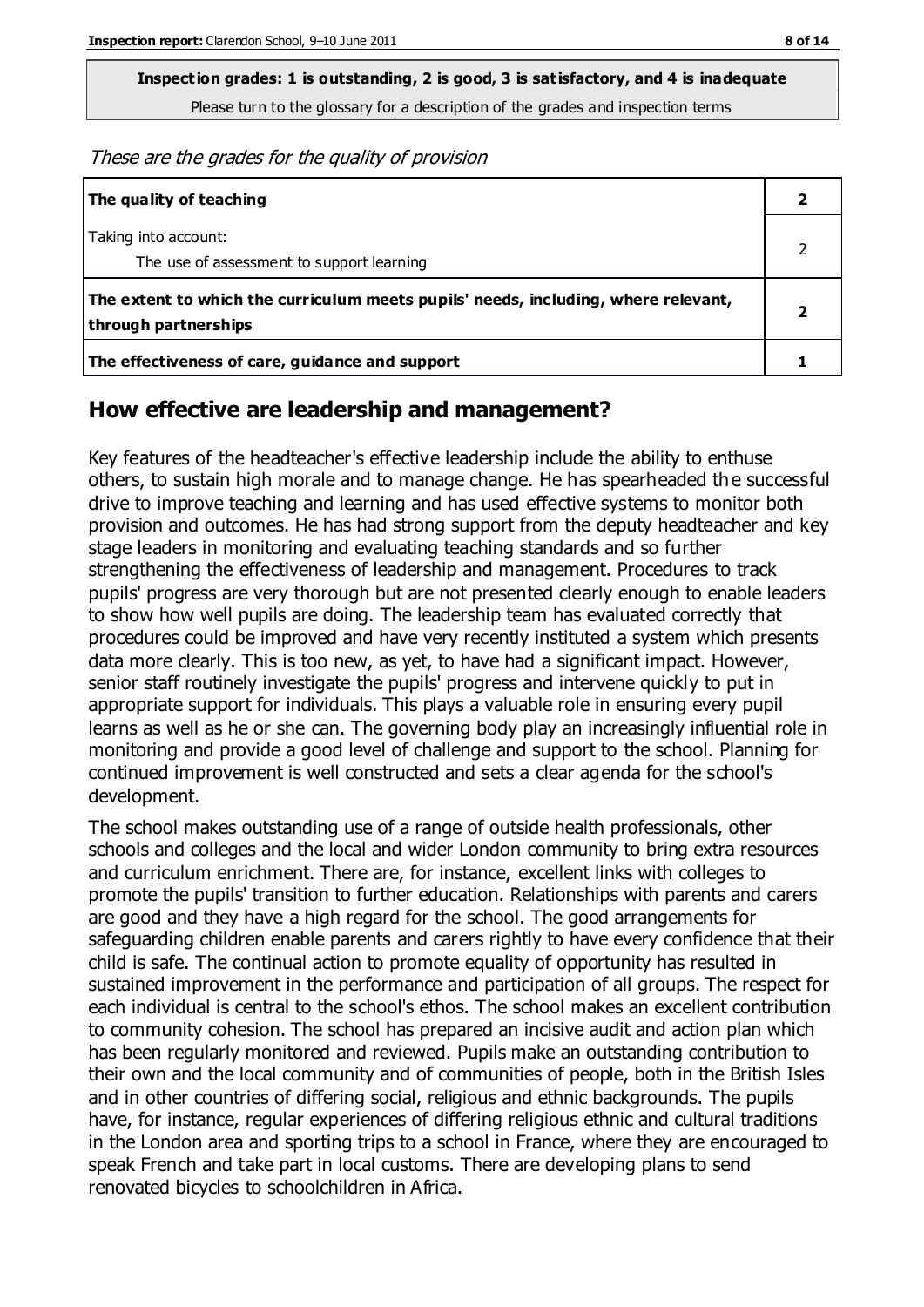**Inspection grades: 1 is outstanding, 2 is good, 3 is satisfactory, and 4 is inadequate**

Please turn to the glossary for a description of the grades and inspection terms

These are the grades for leadership and management

| The effectiveness of leadership and management in embedding ambition and driving<br><i>improvement</i>                                                           |                         |
|------------------------------------------------------------------------------------------------------------------------------------------------------------------|-------------------------|
| Taking into account:<br>The leadership and management of teaching and learning                                                                                   | 2                       |
| The effectiveness of the governing body in challenging and supporting the<br>school so that weaknesses are tackled decisively and statutory responsibilities met | 2                       |
| The effectiveness of the school's engagement with parents and carers                                                                                             | 2                       |
| The effectiveness of partnerships in promoting learning and well-being                                                                                           | 1                       |
| The effectiveness with which the school promotes equality of opportunity and tackles<br>discrimination                                                           | $\overline{\mathbf{2}}$ |
| The effectiveness of safeguarding procedures                                                                                                                     | $\mathbf{z}$            |
| The effectiveness with which the school promotes community cohesion                                                                                              |                         |
| The effectiveness with which the school deploys resources to achieve value for money                                                                             |                         |

#### **Views of parents and carers**

Parents and carers are overwhelmingly positive about the way their children are educated and nurtured in school. Negative responses were few, with no trends emerging. Inspectors found no evidence to support the views of a very small number that the school does not deal with challenging behaviour well or that their child is not making sufficient progress or is not safe. All parents and carers say that their child likes school and the vast majority say that overall, they are happy with their child's experience at school.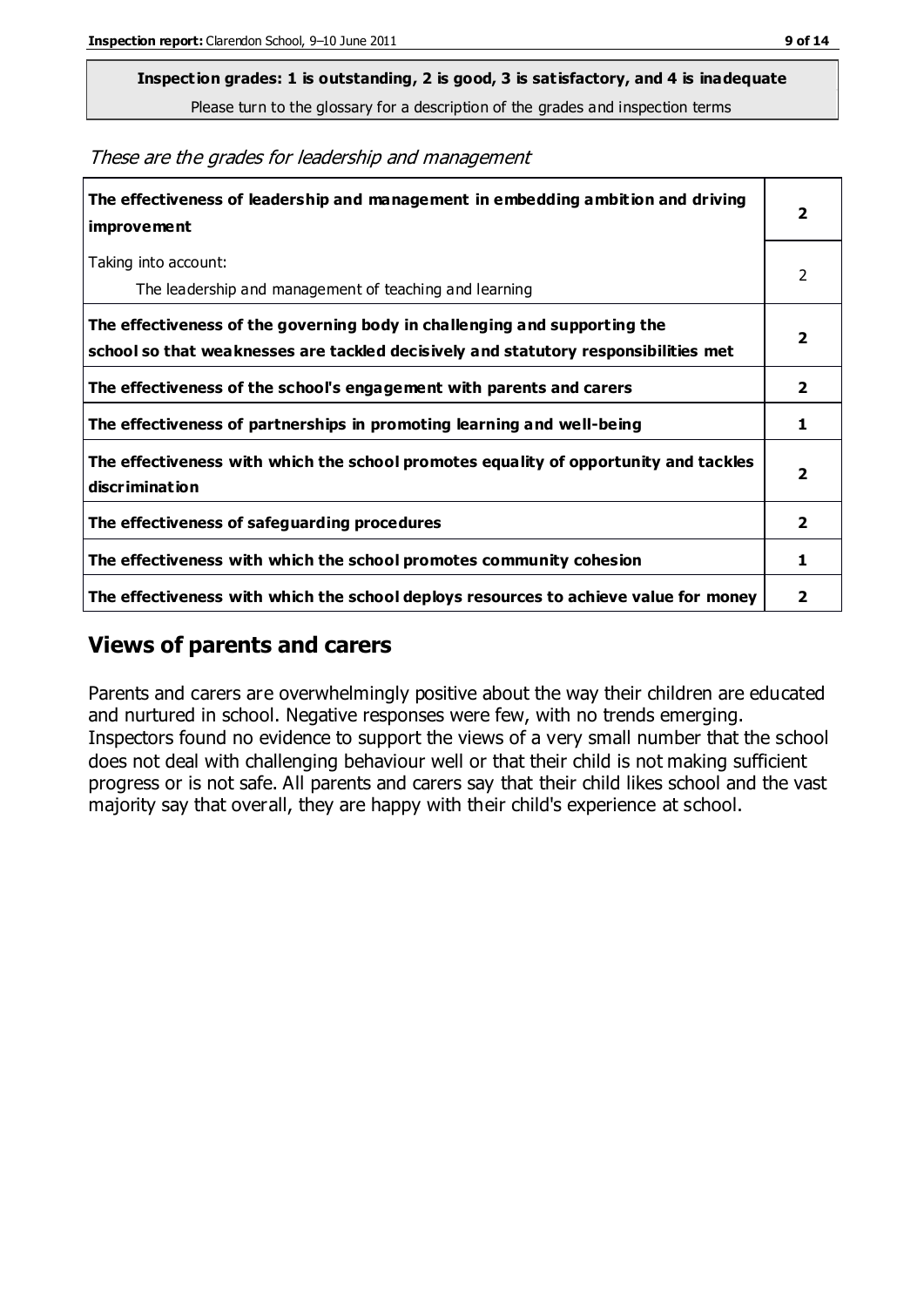#### **Responses from parents and carers to Ofsted's questionnaire**

Ofsted invited all the registered parents and carers of pupils registered at The Clarendon School to complete a questionnaire about their views of the school.

In the questionnaire, parents and carers were asked to record how strongly they agreed with 13 statements about the school.

The inspection team received 25 completed questionnaires by the end of the on-site inspection. In total, there are 119 pupils registered at the school.

| <b>Statements</b>                                                                                                                                                                                                                                       | <b>Strongly</b><br>agree |               | <b>Agree</b>   |               | <b>Disagree</b> |                | <b>Strongly</b><br>disagree |                |
|---------------------------------------------------------------------------------------------------------------------------------------------------------------------------------------------------------------------------------------------------------|--------------------------|---------------|----------------|---------------|-----------------|----------------|-----------------------------|----------------|
|                                                                                                                                                                                                                                                         | <b>Total</b>             | $\frac{1}{2}$ | <b>Total</b>   | $\frac{1}{2}$ | <b>Total</b>    | $\frac{1}{2}$  | <b>Total</b>                | $\frac{1}{2}$  |
| My child enjoys school                                                                                                                                                                                                                                  | 15                       | 60            | 10             | 40            | 0               | $\mathbf 0$    | $\mathbf 0$                 | $\mathbf 0$    |
| The school keeps my child<br>safe                                                                                                                                                                                                                       | 17                       | 68            | $\overline{7}$ | 28            | 0               | 0              | $\mathbf{1}$                | 4              |
| My school informs me about<br>my child's progress                                                                                                                                                                                                       | 17                       | 68            | 7              | 28            | 0               | 0              | $\mathbf{1}$                | 4              |
| My child is making enough<br>progress at this school                                                                                                                                                                                                    | 12                       | 48            | 11             | 44            | 1               | $\overline{4}$ | $\mathbf{1}$                | $\overline{4}$ |
| The teaching is good at this<br>school                                                                                                                                                                                                                  | 15                       | 60            | 8              | 32            | 1               | 4              | $\mathbf{1}$                | 4              |
| The school helps me to<br>support my child's learning                                                                                                                                                                                                   | 13                       | 52            | 8              | 32            | 1               | 4              | 0                           | $\mathbf 0$    |
| The school helps my child to<br>have a healthy lifestyle                                                                                                                                                                                                | 13                       | 52            | 10             | 40            | 1               | 4              | $\mathbf 0$                 | $\mathbf 0$    |
| The school makes sure that<br>my child is well prepared for<br>the future (for example<br>changing year group,<br>changing school, and for<br>children who are finishing<br>school, entering further or<br>higher education, or entering<br>employment) | 14                       | 56            | 8              | 32            | 1               | 4              | $\mathbf 0$                 | $\mathbf 0$    |
| The school meets my child's<br>particular needs                                                                                                                                                                                                         | 17                       | 68            | 8              | 32            | 0               | $\mathbf 0$    | $\mathbf 0$                 | $\mathbf 0$    |
| The school deals effectively<br>with unacceptable behaviour                                                                                                                                                                                             | 14                       | 56            | 10             | 40            | 0               | 0              | $\mathbf{1}$                | $\overline{4}$ |
| The school takes account of<br>my suggestions and concerns                                                                                                                                                                                              | 17                       | 68            | 6              | 24            | $\mathcal{P}$   | 8              | $\Omega$                    | $\Omega$       |
| The school is led and<br>managed effectively                                                                                                                                                                                                            | 14                       | 56            | 10             | 40            | 0               | $\mathbf 0$    | $\mathbf{1}$                | 4              |
| Overall, I am happy with my<br>child's experience at this<br>school                                                                                                                                                                                     | 18                       | 72            | 6              | 24            | 0               | $\mathbf 0$    | $\mathbf{1}$                | 4              |

The table above summarises the responses that parents and carers made to each statement. The percentages indicate the proportion of parents and carers giving that response out of the total number of completed questionnaires. Where one or more parents and carers chose not to answer a particular question, the percentages will not add up to 100%.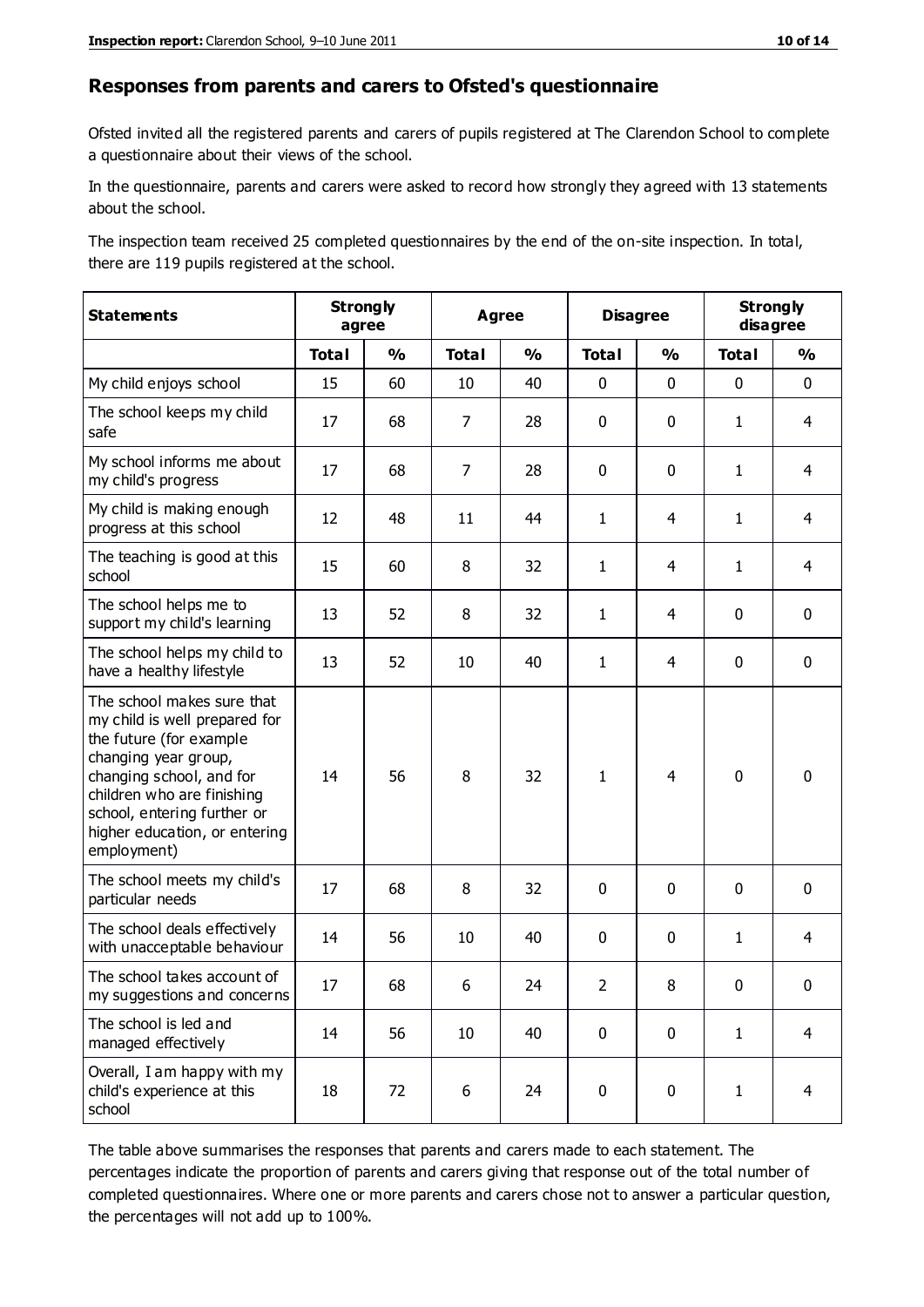## **Glossary**

| Grade   | <b>Judgement</b> | <b>Description</b>                                                                                                                                                                                                            |
|---------|------------------|-------------------------------------------------------------------------------------------------------------------------------------------------------------------------------------------------------------------------------|
| Grade 1 | Outstanding      | These features are highly effective. An outstanding school<br>provides exceptionally well for all its pupils' needs.                                                                                                          |
| Grade 2 | Good             | These are very positive features of a school. A school that<br>is good is serving its pupils well.                                                                                                                            |
| Grade 3 | Satisfactory     | These features are of reasonable quality. A satisfactory<br>school is providing adequately for its pupils.                                                                                                                    |
| Grade 4 | Inadequate       | These features are not of an acceptable standard. An<br>inadequate school needs to make significant improvement<br>in order to meet the needs of its pupils. Ofsted inspectors<br>will make further visits until it improves. |

#### **What inspection judgements mean**

#### **Overall effectiveness of schools**

|                       | Overall effectiveness judgement (percentage of schools) |      |                     |                   |
|-----------------------|---------------------------------------------------------|------|---------------------|-------------------|
| <b>Type of school</b> | <b>Outstanding</b>                                      | Good | <b>Satisfactory</b> | <b>Inadequate</b> |
| Nursery schools       | 46                                                      | 48   | 6                   |                   |
| Primary schools       | 6                                                       | 47   | 40                  | 7                 |
| Secondary schools     | 12                                                      | 39   | 38                  | 11                |
| Sixth forms           | 13                                                      | 42   | 41                  | 3                 |
| Special schools       | 28                                                      | 49   | 19                  | 4                 |
| Pupil referral units  | 14                                                      | 45   | 31                  | 10                |
| All schools           | 10                                                      | 46   | 37                  |                   |

New school inspection arrangements were introduced on 1 September 2009. This means that inspectors now make some additional judgements that were not made previously.

The data in the table above are for the period 1 September 2010 to 31 December 2010 and are consistent with the latest published official statistics about maintained school inspection outcomes (see **[www.ofsted.gov.uk](http://www.ofsted.gov.uk/)**).

The sample of schools inspected during 2010/11 was not representative of all schools nationally, as weaker schools are inspected more frequently than good or outstanding schools.

Percentages are rounded and do not always add exactly to 100.

Sixth form figures reflect the judgements made for the overall effectiveness of the sixth form in secondary schools, special schools and pupil referral units.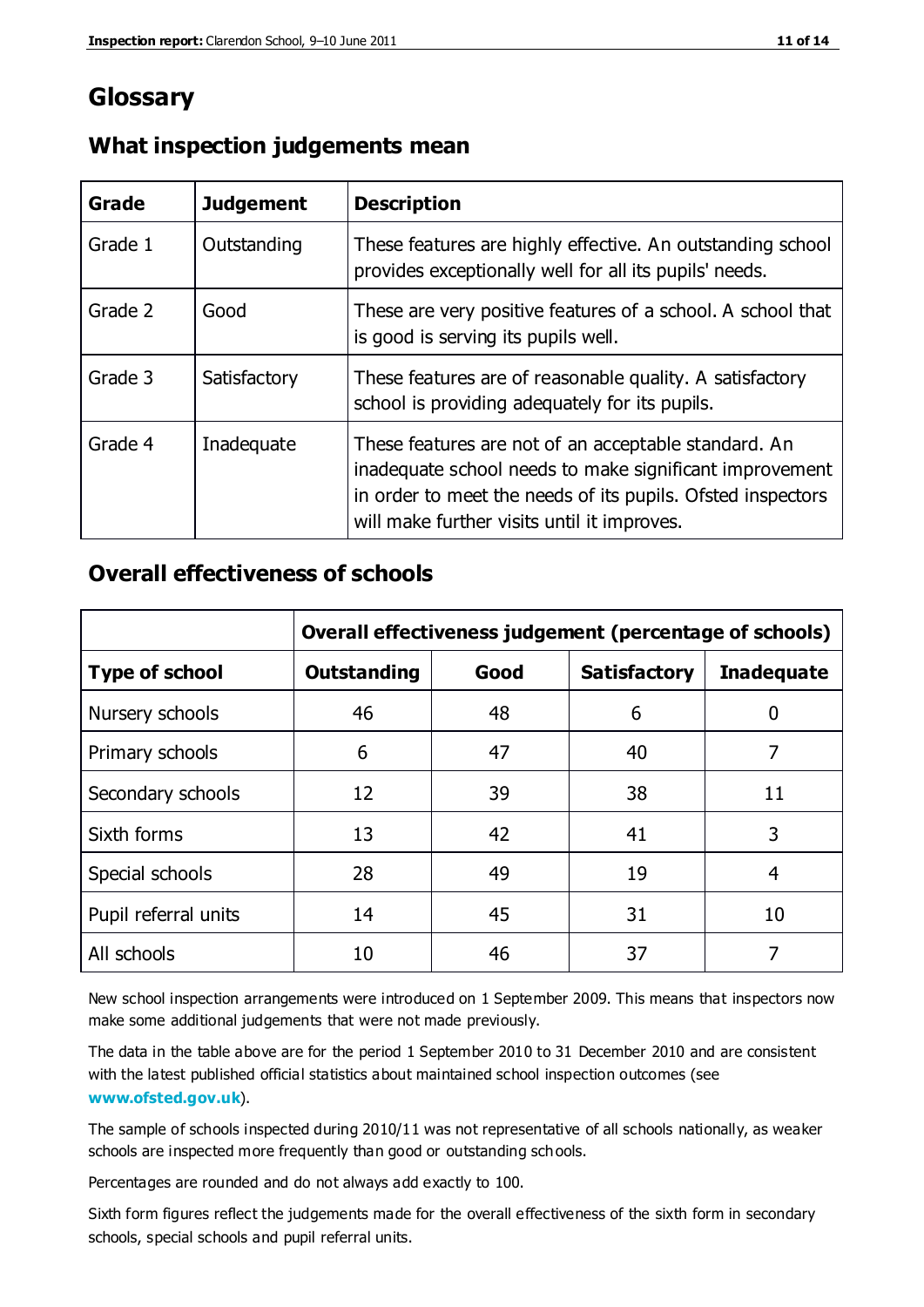## **Common terminology used by inspectors**

| Achievement:               | the progress and success of a pupil in their learning,<br>development or training.                                                                                                                                                          |  |  |
|----------------------------|---------------------------------------------------------------------------------------------------------------------------------------------------------------------------------------------------------------------------------------------|--|--|
| Attainment:                | the standard of the pupils' work shown by test and<br>examination results and in lessons.                                                                                                                                                   |  |  |
| Capacity to improve:       | the proven ability of the school to continue<br>improving. Inspectors base this judgement on what<br>the school has accomplished so far and on the quality<br>of its systems to maintain improvement.                                       |  |  |
| Leadership and management: | the contribution of all the staff with responsibilities,<br>not just the headteacher, to identifying priorities,<br>directing and motivating staff and running the school.                                                                  |  |  |
| Learning:                  | how well pupils acquire knowledge, develop their<br>understanding, learn and practise skills and are<br>developing their competence as learners.                                                                                            |  |  |
| Overall effectiveness:     | inspectors form a judgement on a school's overall<br>effectiveness based on the findings from their<br>inspection of the school. The following judgements,<br>in particular, influence what the overall effectiveness<br>judgement will be. |  |  |
|                            | The school's capacity for sustained<br>improvement.                                                                                                                                                                                         |  |  |
|                            | Outcomes for individuals and groups of pupils.                                                                                                                                                                                              |  |  |
|                            | The quality of teaching.                                                                                                                                                                                                                    |  |  |
|                            | The extent to which the curriculum meets<br>pupils' needs, including, where relevant,<br>through partnerships.                                                                                                                              |  |  |
|                            | The effectiveness of care, guidance and<br>support.                                                                                                                                                                                         |  |  |
| Progress:                  | the rate at which pupils are learning in lessons and<br>over longer periods of time. It is often measured by<br>comparing the pupils' attainment at the end of a key                                                                        |  |  |

stage with their attainment when they started.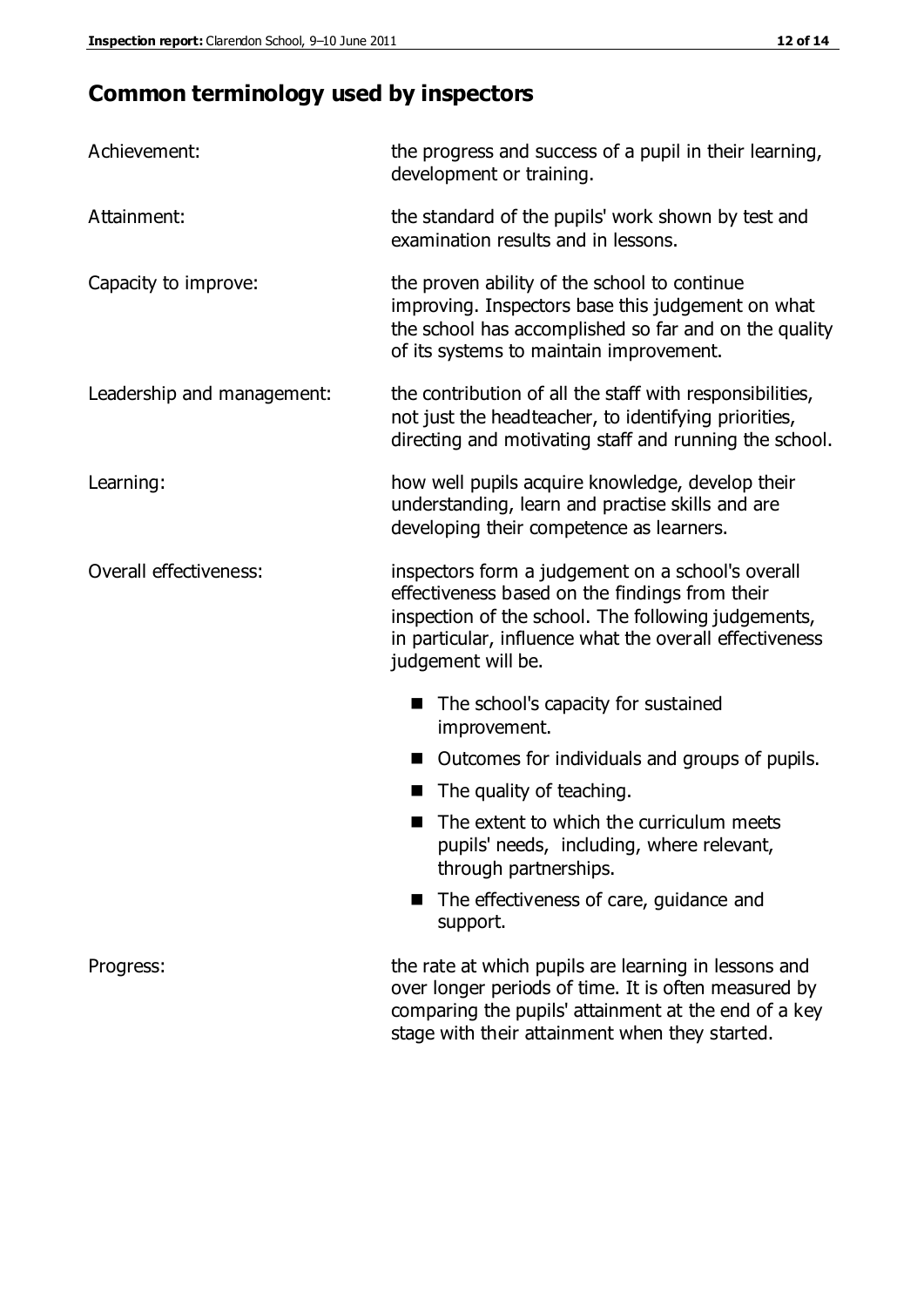#### **This letter is provided for the school, parents and carers to share with their children. It describes Ofsted's main findings from the inspection of their school.**

13 June 2011

#### Dear Pupils

#### **Inspection of Clarendon School, Richmond upon Thames TW12 3DH**

When we came to your school, we enjoyed talking to you in the classrooms and in the meeting, we held with some of you. Well done everyone! You go to a good school. Here are some things we judged to be good.

- You make good progress because teachers make sure you do interesting things which are just hard enough for you. You are all taking part more and more in looking at your own work and seeing how good it is. This is a great help in showing you how to make your work even better.
- You behave well and look after each other.
- You showed us that you enjoy school. You have really helped to make your school a friendly community and you join in and add to the enjoyment of your local community in Hampton.
- All the adults look after you very well. They make sure you all enjoy school and learn well. There are lots of extra things for you such as sports activities and the lunchtime and after-school clubs and all the residential and other visits you go on.
- You are safe at school.
- Mr Kipps and his staff makes sure the school runs well.

To make the school even better, there are a few things we want the adults to do:

- Make sure staff note the detail of the progress you make and give you guidance which is just right to help you to improve
- Make sure that you always understand what you need to do to make your work better.

We have also asked Mr Kipps to ensure that all the information about how well you are doing is made really clear so that teachers can quickly see whether you need help.

Please thank your parents for all the helpful comments they made on the questionnaires. Thank you also for letting us know what you think about the school. You can help even more of course, by always working hard and behaving well.

Yours sincerely

Melvyn Blackband Lead inspector